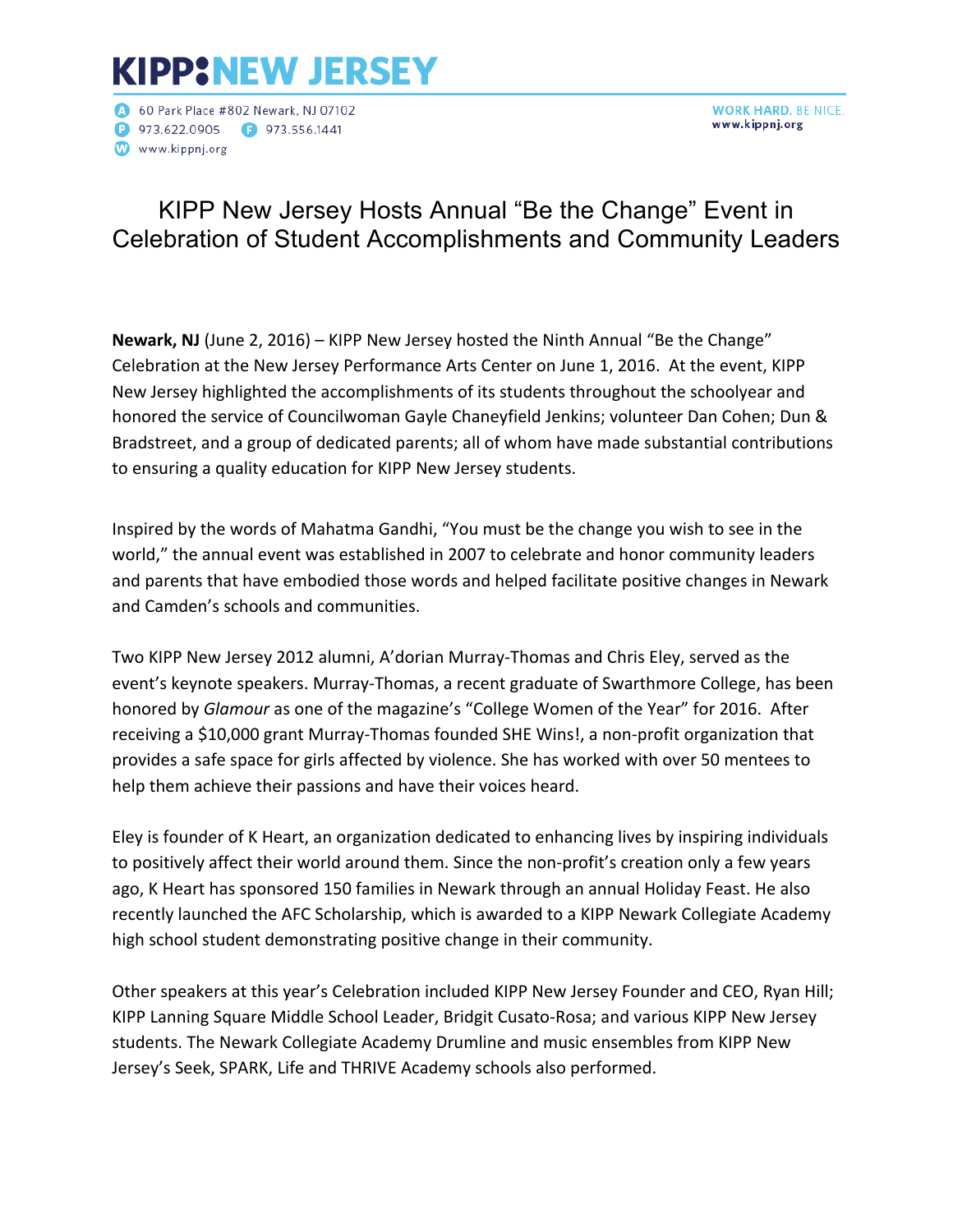# **KIPP:NEW JERSEY**

60 Park Place #802 Newark, NJ 07102 **P** 973.622.0905 **P** 973.556.1441 www.kippnj.org

**WORK HARD. BE NICE.** www.kippnj.org

"This year's 'Be the Change' celebration was a huge success," said Ryan Hill, KIPP New Jersey Founder and CEO. "It's always incredible to have so many different people all in one room including elected officials, teachers, students, families, board members, and supporters. We have a great deal to celebrate this year and we are extremely proud of what our leaders, parents, teachers, faculty and supporters have done to make both a quality education and the achievement of their dreams attainable for our students."

The event was sponsored by Dun & Bradstreet, Patricia and Robert O'Brien, and the Pike and Susan Sullivan Foundation. This year's KIPP New Jersey "Be the Change" Award honorees included:

### **Councilwoman Gayle Chaneyfield Jenkins**

Central Ward Councilwoman Gayle Chaneyfield Jenkins has over 20 years' experience in public policy. As Councilwoman-At-Large for the City of Newark from 1995-2006, she is often credited as one of the city's most prominent leaders responsible for a period of unprecedented economic growth. During her time in office, Jenkins authored major legislative initiatives and had a large role in facilitating major development projects such as NJPAC and the Newark Prudential Center. 

After an eight-year hiatus from public office, she was elected to serve as Councilwoman for the Central Ward. Jenkins has been a strong advocate for protecting the legacy of communities by developing economic opportunities, and creating a sound infrastructure for the Newark community.

### **Dan Cohen**

After developing and managing a college mentorship program at ReServe, Inc. from 2009 to 2012, Dan Cohen was accepted into Teach For America, where he founded KIPP SPARK Academy, which helps mentor young people in both reading and math.

Cohen has been engaged in bringing opportunity to high school students for 25 years. He created a program that helps bring professionals into the classroom to better interact with students and promote potential career opportunities.

Prior to his work in volunteerism, Cohen has had an expansive media career that includes The New York Times Company and his own award-winning television production company, Cohen & Sons. He has experience as an independent filmmaker, a television journalist and a cable